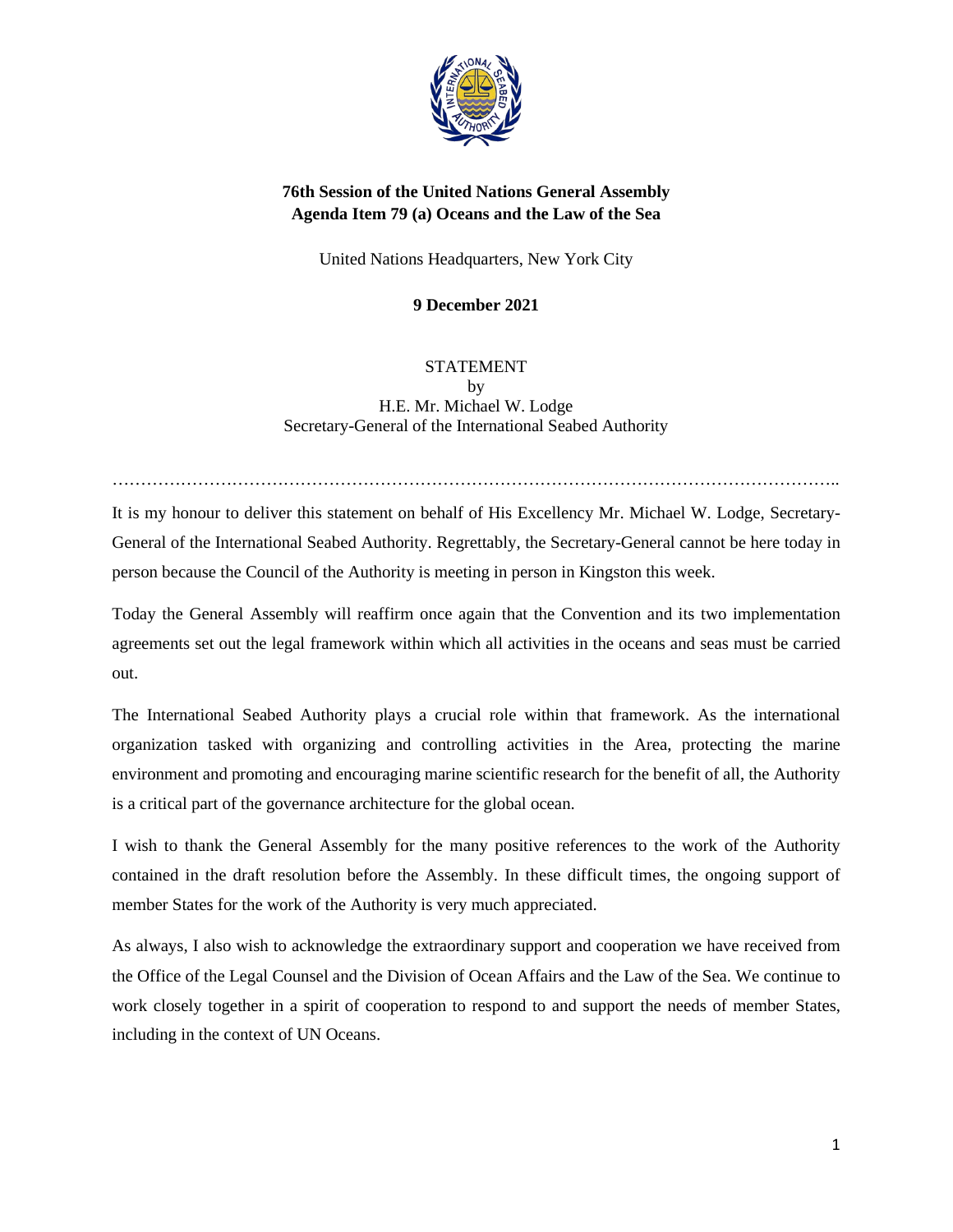I am particularly encouraged by the overwhelming support of member States for the swift resumption of in-person meetings of the Authority after almost two years. Whilst all the organs of the Authority worked creatively and relentlessly throughout that period, the resumption of in-person meetings will allow us to conclude the business of the twenty-sixth session, which began in 2020, and lay the groundwork for the twenty-seventh session.

#### Mr. President,

The regime for the deep seabed under the Convention is one of the few international governance regimes that has been designed in such a way that the interests and needs of developing States are fully integrated into the regime.

I wish to take this opportunity to highlight three ways in which the Authority has responded to this mandate over the past year.

First, the secretariat recently issued a series of three publications on the relevance of the Convention and the 1994 Agreement for the Least Developed Countries, Landlocked Developing Countries and Small Island Developing States. We were pleased to launch these reports with the support of the UN-OHRLLS. The objective is to assist these groups of States to ensure ownership through informed decision-making processes that can support the development of new opportunities for socio-economic development. In this spirit, I would take this opportunity to reiterate the importance for these States, and particularly the Land-Locked Developing States, to join the Convention and take full advantage of the legal regime for the oceans.

Secondly, we have focused on revitalizing capacity development programmes and initiatives to address the needs that were identified by developing States themselves through the survey circulated by the secretariat in 2020. We are proud to say that in one year only and despite significant challenges due to travel restrictions more than 600 individuals from developing States have benefitted from at least one of the capacity-building initiatives implemented by the Authority including through workshops. An increasing number of these individuals are women.

Third, the efforts of the Authority have also been directed to expand tangible and meaningful capacity building and capacity development opportunities for nationals of developing States in marine scientific research. We are particularly proud of our collective action towards the empowerment and leadership of women scientists from Least Developed Countries, Landlocked Developing Countries and Small Island Developing States. The overwhelming support received from members, partners organizations, contractors, research institutions, as well as international and regional organizations and non-governmental organizations in the implementation of our "Women in Deep-Sea Research" project has been and still is decisive in this regard.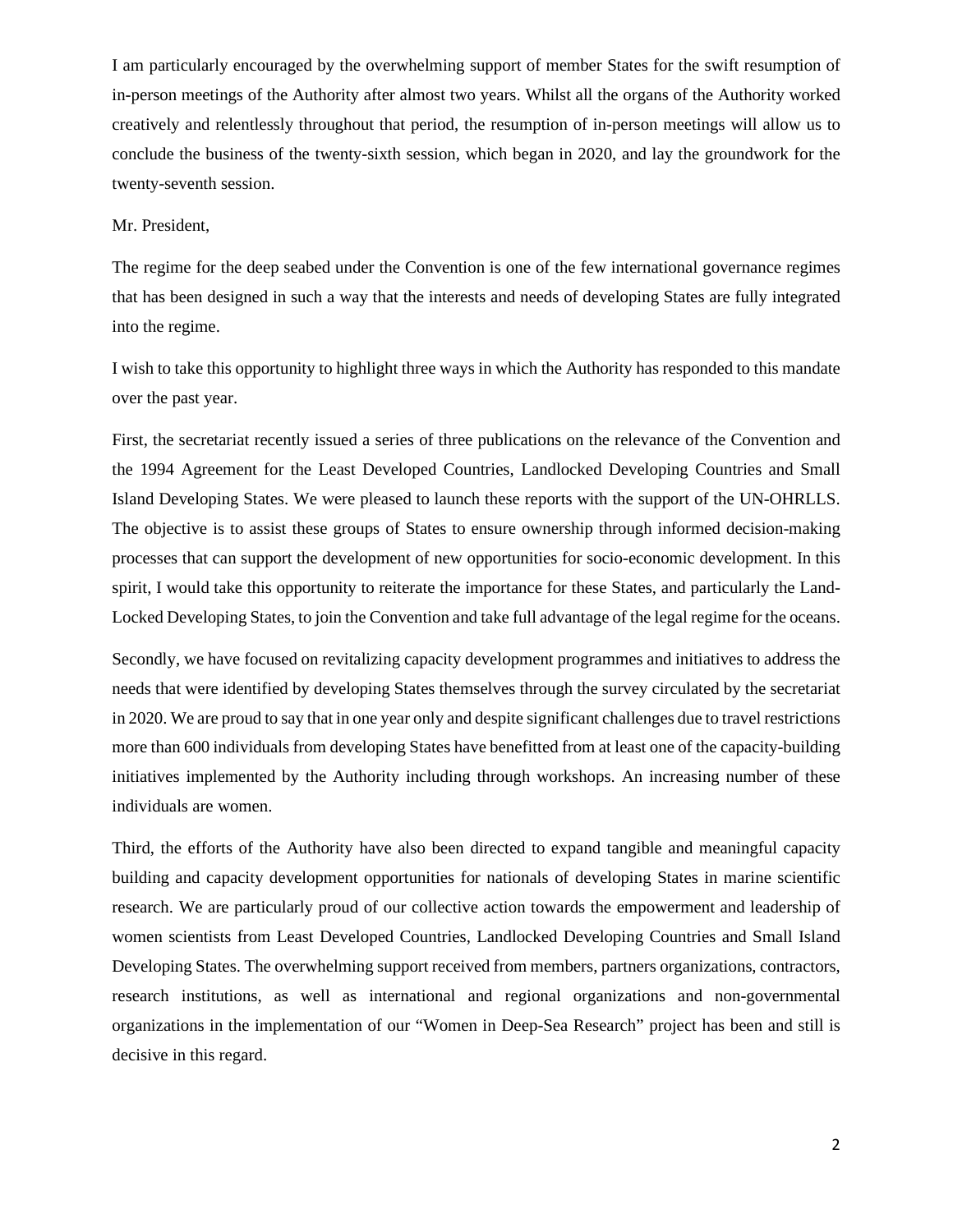#### Mr. President,

Another key priority for the Authority has been to implement the Action Plan in support of the UN Decade of Ocean Science for Sustainable Development that was unanimously adopted by the Assembly of the Authority in December 2020. Significant progress has been made this year and a report detailing the progress made will be discussed by the Assembly next week in Jamaica.

It is my hope that through this Action Plan the international momentum towards advancing scientific knowledge and understanding of deep-sea ecosystems, including biodiversity and ecosystems of the Area, will be further reinforced. The Plan also emphasizes the need to promote the dissemination and sharing of scientific data and the outputs of research with a view to better inform decision-making processes and increase deep-sea literacy to support inclusive participation.

The full implementation of the Action Plan is essential to the effective application of the precautionary approach, which already governs all aspects of the work of the Authority, as it serves to advance the scientific basis for continuous improved assessment of the impacts and risks related to deep-seabed exploration and future exploitation activities.

### Mr. President,

In 2022 we will mark the fortieth anniversary of the adoption of the Convention. This will be an occasion for celebration, but also an opportunity to renew our collective commitment to the Convention as an instrument for peace, security and equity.

I am pleased to announce that, in 2022, as part of the global celebration of the Convention, the secretariat of the Authority will organize the first ever *Women in the Law of the Sea Conference.* This conference is intended to celebrate the contribution of women to the development of the law of the sea, their participation in the institutions created by the Convention and related regional and sub-regional organizations and the pathways to enhancing the potential for women to contribute to the law of the sea in the future. We have recently issued a call for expressions of interest from potential speakers. Responses from women from developing States and in particular from Least Developed Countries, Landlocked Developing Countries and Small Islands Developing States are particularly encouraged.[1](#page-2-0)

### Mr. President,

The legal regime for the Area reflects a vision of a more fair and equal society. The unique mandate assigned to the Authority is to give life to this ideal of equity and economic and social solidarity in access to and sustainable management of the mineral wealth of the deep seabed for the benefit of all humanity.

<span id="page-2-0"></span><sup>1</sup> <https://www.isa.org.jm/conference-women-law-sea-2022>